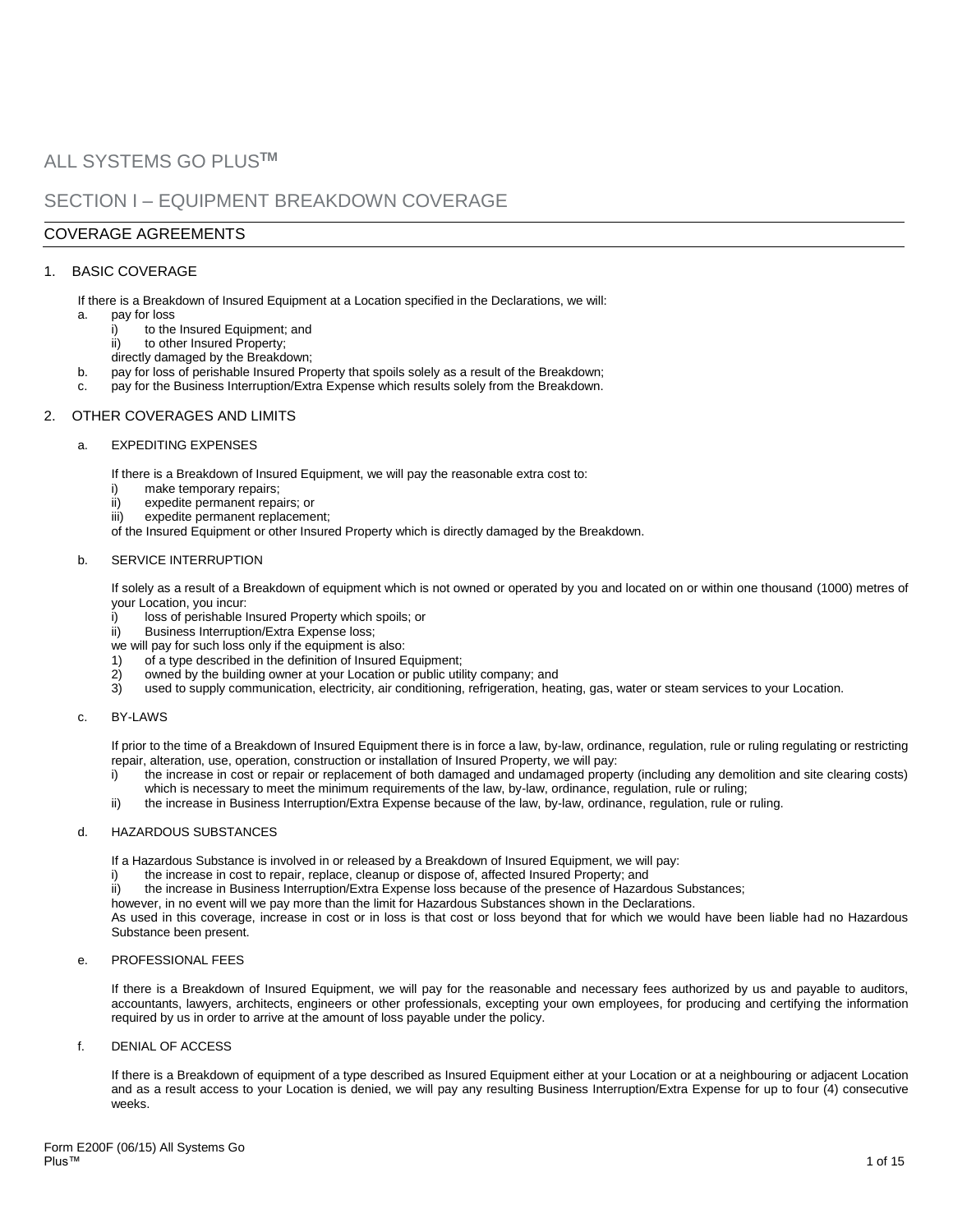## g. AUTOMATIC COVERAGE

We will automatically cover you for loss from a Breakdown at a newly acquired Location for up to ninety (90) days after acquisition provided:

- i) you inform us in writing of the acquisition;
- $\overrightarrow{ii}$  the equipment is of a type covered in the definition of Insured Equipment;
- iii) you pay an additional premium for the acquisition; and  $|v\rangle$  any newly acquired location is in Canada or within any
- any newly acquired location is in Canada or within any other country in which a Location is specified in the Declarations.

Any loss will be subject to the highest deductible amount stated in the policy.

#### h. ERRORS AND OMISSIONS

We will pay you for loss otherwise not payable solely due to any of the following:

- i) any error or unintentional omission by you in the description of any covered Location;<br>ii) the failure by you through error to include in the policy any premises owned or occupic
- ii) the failure by you through error to include in the policy any premises owned or occupied by you at the inception date of the policy; or iii) any error or unintentional omission by you that results in the cancellation o
- any error or unintentional omission by you that results in the cancellation of a Location.

The following conditions apply to this coverage:

- 1) you must notify us of such error or omission immediately upon discovery and report corrections;<br>2) the Location is in Canada or within any other country in which a Location is specified in the Decla
- 2) the Location is in Canada or within any other country in which a Location is specified in the Declarations;
- 3) you agree to pay an additional premium from the date the Location should have been insured had no error or omission occurred;
- $\frac{4}{5}$  the deductible amount for such coverage will be the amount shown in the Declarations; and we shall be liable for loss under this coverage only to the extent that we would have been lia

we shall be liable for loss under this coverage only to the extent that we would have been liable had the error or omission not occurred; however, in no event will we pay more than the limit for Errors and Omissions shown in the Declarations.

#### i. DATA RESTORATION

If as a result of a Breakdown of Insured Equipment, Data is lost or damaged, we will pay:

- i) the cost of gathering or reproducing the Data; and<br>ii) the Business Interruption/Extra Expense resulting
- the Business Interruption/Extra Expense resulting from the loss or damage to the Data;
- however, in no event will we pay more than the limit for Data Restoration shown in the Declarations.

We will not pay for Data which is lost or damaged as a result of programming errors of any kind including the inability of software to correctly read, recognize, save, process or interpret any date or time.

#### j. ANCHOR LOCATION

We will pay for your loss and expense as defined under Coverage Agreement 1.c. that results from a Breakdown of equipment you do not own or operate and is located at an Anchor Location, but only if the equipment is of a type described in the definition of Insured Equipment.

#### k. GREEN COVERAGE

- i) Under Coverage Agreement 1.a., if Insured Equipment requires repair or replacement due to a Breakdown, we will pay the additional cost: 1) to repair or replace damaged property, whichever is the lesser of the cost at the time of a Breakdown, using equipment, materials and
	- service firms required or recommended by a Recognized Environmental Standards Program;
	- 2) to dispose of damaged property or equipment, if practicable, through a recycling process; and
- 3) to flush out reconstructed space with up to 100% outside air using new filtration media. ii) With respect to any building that is Insured Property and was, at the time of the Breakdown, certified by a Recognized Environmental Standards Program, we will pay the additional costs:
	-
	- 1) to prevent lapse of such certification;<br>2) to reinstate the certification or replace to reinstate the certification or replace it with an equivalent certification:
	- 3) for an engineer authorized by a Recognized Environmental Standards Program to oversee the repair or replacement of the damaged Insured Property; and
	- 4) for a professional engineer to commission or recommission your damaged mechanical, electrical, or electronic building systems.
- iii) As used in this coverage, additional costs mean those beyond what would have been payable in the absence of this Green Coverage.
- iv) This coverage is subject to the following provisions:
	- 1) This coverage applies in addition to any coverage that may apply under the Environmental and Efficiency Improvements condition, or any other applicable coverage.
	- 2) This coverage only applies to Insured Property that must be repaired or replaced as a direct result of a Breakdown.
	- 3) This coverage does not apply to any Insured Property or equipment to which Actual Cash Value applies.
- v) In no event will we pay more than the limit for Green Coverage shown in the Declarations.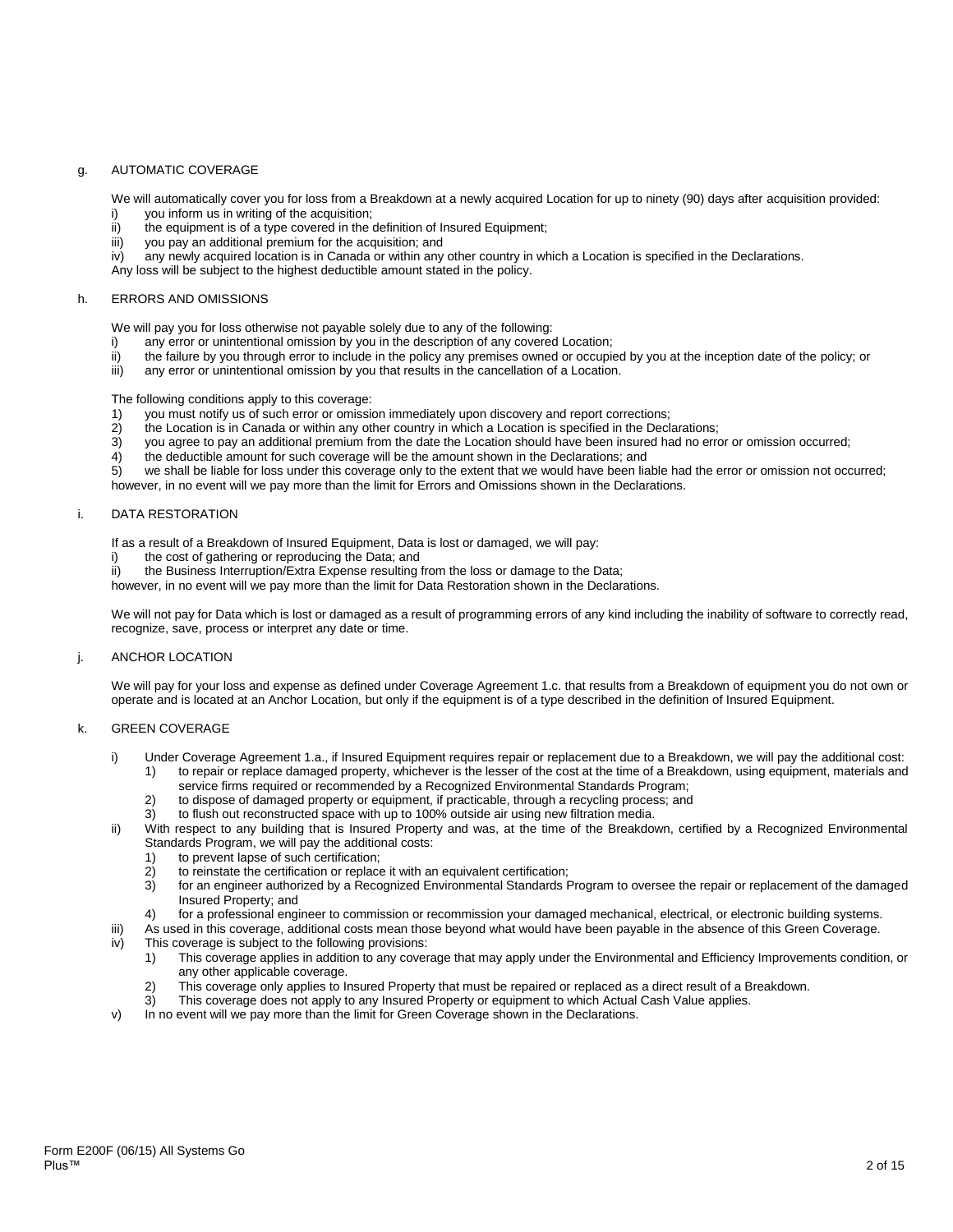# EXCLUSIONS

We will not pay for:

- 1. loss caused by or resulting from nuclear reaction or radiation, or radioactive contamination, however caused;
- 2. loss caused by or resulting from:
	- a. war, including undeclared civil war;
	- b. warlike action by a military force, including action in hindering or defending against an actual or expected attack, by any government, sovereign or other authority using military personnel or other agents; or
	- c. insurrection, rebellion, revolution, usurped power or action taken by governmental authority in hindering or defending against any of these;

but unless associated with the foregoing, we do cover loss from a Breakdown of Insured Equipment arising out of any strike, riot civil commotion, acts of sabotage, vandalism or malicious acts by others;

3. loss caused directly or indirectly, in whole or in part, by Terrorism or by any activity or decision of a government agency or other entity to prevent, respond to or terminate Terrorism. Such loss is excluded regardless of any other cause or event that contributes concurrently or in any sequence to the loss.

As used herein Terrorism means an ideologically motivated unlawful act or acts, including but not limited to the use of violence or force or threat of violence or force, committed by or on behalf of any group(s), organization(s) for the purpose of influencing any government and/or instilling fear in the public or a section of the public;

4. loss caused by or resulting from pollution, contamination or damage by a Hazardous Substance, however caused, except as provided in Coverage Agreement 2.d.;

#### 5. loss caused by or resulting from:

the partial or total failure, malfunction or loss of use of any electronic equipment, computer system, information repository, microchip, integrated circuit or other similar device due to:

- a. the erasure, destruction, corruption, misappropriation or misinterpretation of Data;
- b. any error in creating, amending, entering, deleting or using Data;
- c. the inability to receive, transmit or use Data; or
- d. the impact of any virus or the functioning or malfunctioning of the internet, intranet, local area networks, virtual private networks or similar facility, or of any internet address, website or similar facility;

however, we do cover loss that ensues solely from the Breakdown of any other Insured Equipment;

- 6. loss from a Breakdown caused by or resulting from:
	- a. earth movement, including but not limited to earthquake, landslide, mud flow, subsidence, volcanic eruption, tidal wave or tsunami;
	- b. wind, including but not limited to cyclone, tornado or hurricane;
	- c. flood;
	- d. fire, smoke or combustion explosion;
	- e. water or other means used to extinguish a fire;
	- f. collapse of any building or structure; or
	- g. falling objects, hail or weight of snow, ice or sleet;
- 7. loss caused by or resulting from:
	- a. fire, smoke or combustion explosion that occurs at the same time as a Breakdown or that ensues from a Breakdown. However, with respect to any Insured Equipment which is an electrical or electronic machine or apparatus, we will pay for the fire damage within such machine or apparatus which occurs at the same time as a Breakdown or that ensues from a Breakdown.
	- b. lightning, if coverage for that cause of loss is provided by any other policy of insurance in effect at the time of the loss whether collectible or not;
	- c. escape of water resulting from a Breakdown unless:
		- coverage is not provided by any other insurance in effect at the time of the loss; and
		- ii) the water escapes from Insured Equipment that normally contains water or steam;
	- d. damage to Data except as provided in Coverage Agreement 2.i.; or
	- e. except as provided in Coverage Agreements 1.b. and 1.c., any other indirect result of a Breakdown;
- 8. under any Business Interruption/Extra Expense coverage
	- a. loss during any time during which business could not or would not have been carried on if the Breakdown had not occurred;
	- b. loss resulting from your failure to use due diligence and dispatch to resume as soon as possible complete or partial operations of the business;
	- c. fines or damages for breach of contract; nor
	- any penalties.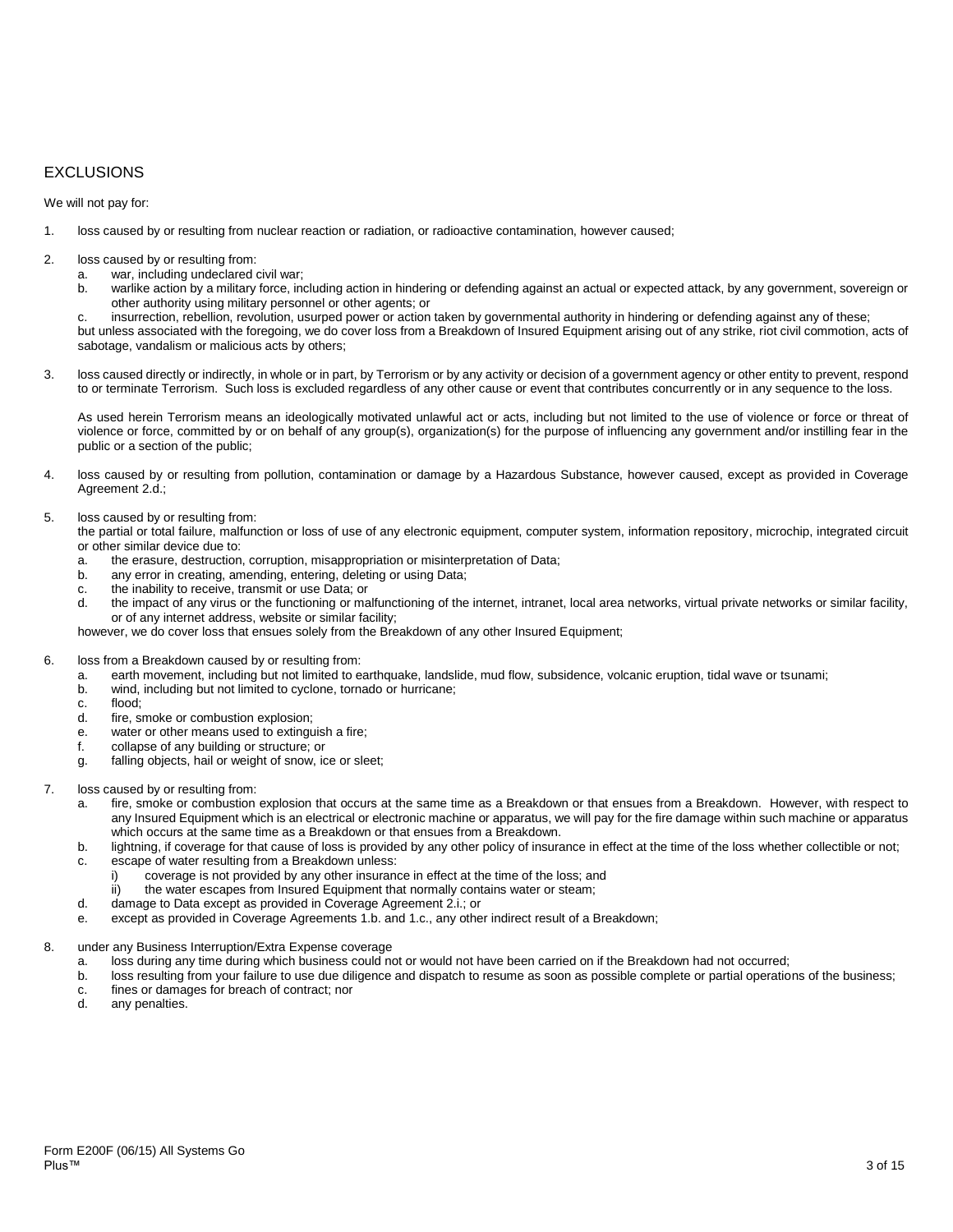# DEFINITIONS

## 1. BREAKDOWN

Breakdown means sudden and accidental physical damage to equipment resulting in failure of the equipment which requires the repair or replacement of the equipment of part of the equipment.

Breakdown does not mean:

- a. depletion, deterioration, corrosion or erosion of material;
- b. wear and tear;
- c. vibration or misalignment;<br>d the functioning of any safe
- the functioning of any safety or protective device; nor
- e. the failure of a structure of foundation supporting the equipment or a part of the equipment.

## 2. INSURED EQUIPMENT

Insured Equipment is any equipment owned, leased, operated or controlled by you as described below:

- a. any boiler, fired or unfired pressure vessel normally subject to vacuum or internal pressure other than static pressure of contents, any piping connected thereto and its accessory equipment, any heat exchanger that forms part of forced air heating equipment, but not including:
	- i) any boiler setting, any refractory or insulating material;<br>ii) any part of a boiler or fired pressure vessel that does n
	- ii) any part of a boiler or fired pressure vessel that does not contain steam or water; nor<br>iii) buried piping, drainage piping, sprinkler piping and its accessory equipment;
	- buried piping, drainage piping, sprinkler piping and its accessory equipment;
- b. any mechanical or electrical equipment used for the generation, transmission or utilization or mechanical or electrical power; but not including:
	- i) any vehicle or mobile equipment; nor
		- ii) any lifting or safety cables, anchorages, car buffers or counterweight buffers forming part of an elevator system;
- c. any electronic equipment or fibre optic cable, but not including:
	- i) any anode tube, x-ray tube, video amplifier or klystron tube; nor<br>ii) any laser cartridge.
		- any laser cartridge.

## 3. INSURED PROPERTY

Insured Property is:

- a. Property you own; or
- b. Property of others in your care, custody or control and for which you are legally liable.

## 4. BUSINESS INTERRUPTION/EXTRA EXPENSE

Business Interruption/Extra Expense is:

- a. the actual loss sustained by your business because of the loss of gross profit due to reduction in business revenue, and
- b. the reasonable and necessary extra expense you incur in order to either resume or continue the normal operation of business.

## 5. HAZARDOUS SUBSTANCE

A Hazardous Substance is:

- a. any pollutant, contaminant or other substance declared by a government authority to be hazardous to health or the environment; or
- any mould, yeast, fungus or mildew including any spores or toxins created or produced by or emanating from such mould, yeast, fungus or mildew, whether or not allergenic, pathogenic or toxigenic.

#### 6. DATA

Data means facts, concepts, information or software in a form usable for communications, interpretation or processing by electronic and electromechanical data processing or electronically controlled equipment.

## 7. MEDIA

Media means material on which Data is recorded, such as magnetic tapes, hard disks, optical disks or floppy disks.

## 8. ONE BREAKDOWN

If either the Breakdown of Insured Equipment causes the Breakdown of other Insured Equipment or a series of Breakdowns occur at the same time as a result of the same cause, they will all be considered as one Breakdown.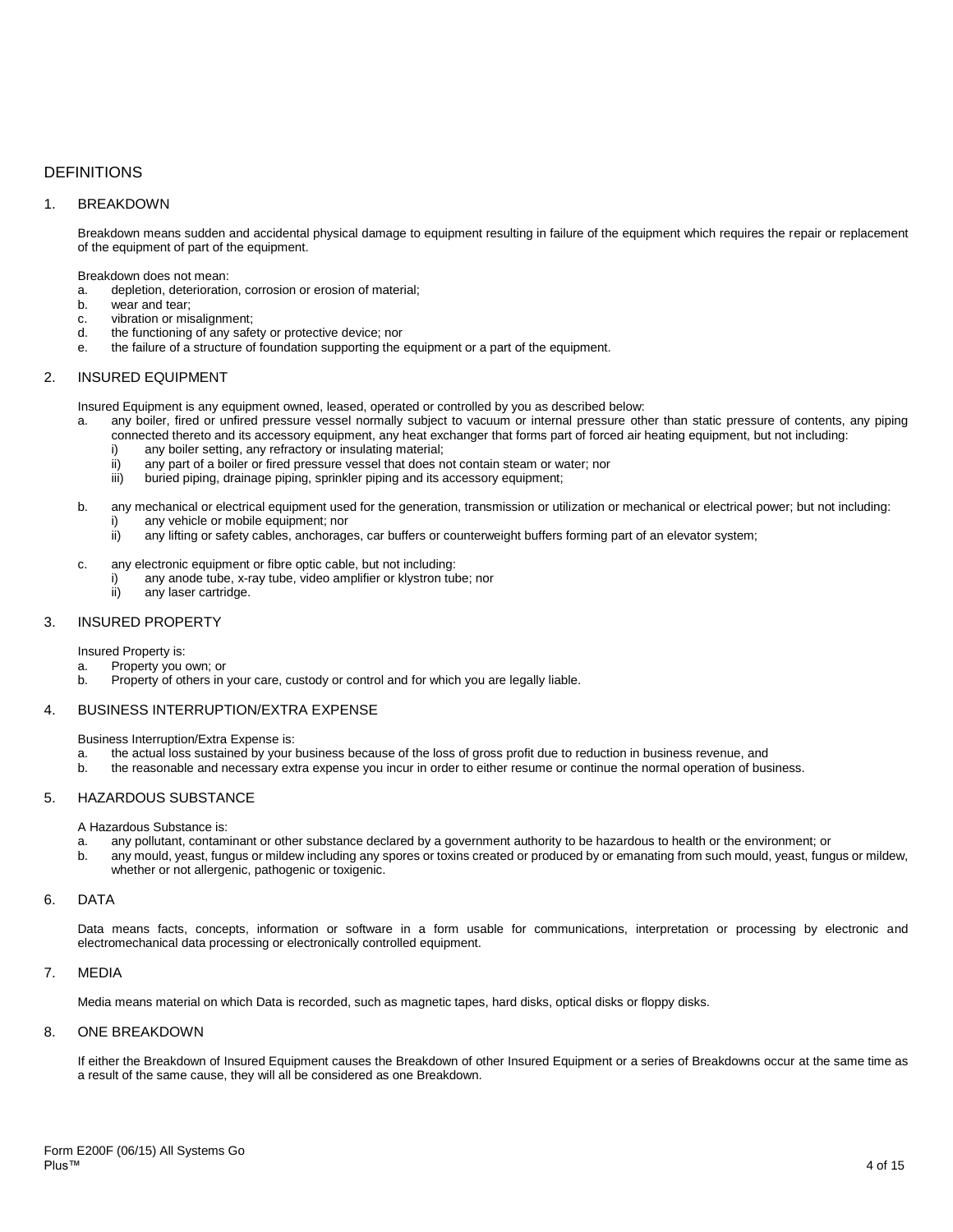## 9. LOCATION

Location means the premises owned or occupied by you at the address shown in the Declarations.

## 10. RECOGNIZED ENVIRONMENTAL STANDARDS PROGRAM

Recognized Environmental Standards Program means one of the following:

- a. The ENERGY STAR® program;
- b. The Canadian Green Building Council LEED® program; or
- c. Any nationally or internationally recognized environmental standards program designed to achieve energy savings and related objectives of the type included in the programs listed above.

## 11. ANCHOR LOCATION

Anchor Location means a Location, operated by others, upon which you depend to attract customers to your Location. An Anchor Location must have been open for business for at least six (6) months prior to the Breakdown, and must be located within one thousand (1000) metres of your Location.

## **CONDITIONS**

#### 1. POLICY PERIOD

For coverage to apply under this policy Section, the Breakdown must occur within the Policy Period in the Declarations. Coverage begins and ends at 12:01 a.m. Standard Time at the Location where the Breakdown occurs.

#### 2. ADDITIONAL INSURED

If a person or organization is named in the policy as Additional Insured, we will consider them to be an insured under the policy as their interest may appear.

#### 3. UNINSURED EQUIPMENT

If any equipment is shown in the policy as Uninsured Equipment, we will not pay for any loss resulting from the Breakdown of such equipment.

### 4. EXAMINATION OF THE BOOKS AND RECORDS

We may examine and audit your books and records as they relate to the policy at any time during the Policy Period and up to three (3) years afterwards.

## 5. INSPECTION

We have the right to make inspections of Insured Equipment at any reasonable time. Neither this right to make inspections nor making them is an undertaking to you or others that the Insured Equipment is safe and not hazardous or injurious to health.

#### 6. SUSPENSION

If we find Insured Equipment in or exposed to a dangerous condition, any of our representatives may immediately suspend the insurance against loss from the Breakdown of that equipment. We will give you notice of the suspension either at your mailing address or at the Location of the equipment. Once coverage has been suspended, it can only be reinstated by an endorsement to the policy.

If we suspend insurance, you will receive a pro-rata refund of the premium for that equipment for the period that coverage is suspended.

### 7. CHANGES

The policy contains all agreements between you and us concerning the insurance afforded. The policy may only be changed by an endorsement issued by us to form part of the policy.

## 8. TRANSFER OF INTEREST

Your interest in the policy can only be transferred or assigned with our agreement in writing, except when bankruptcy, insolvency or death occurs. In such cases, your legal representative will be covered automatically in place of you but only if we are notified in writing within sixty (60) days of such occurrence.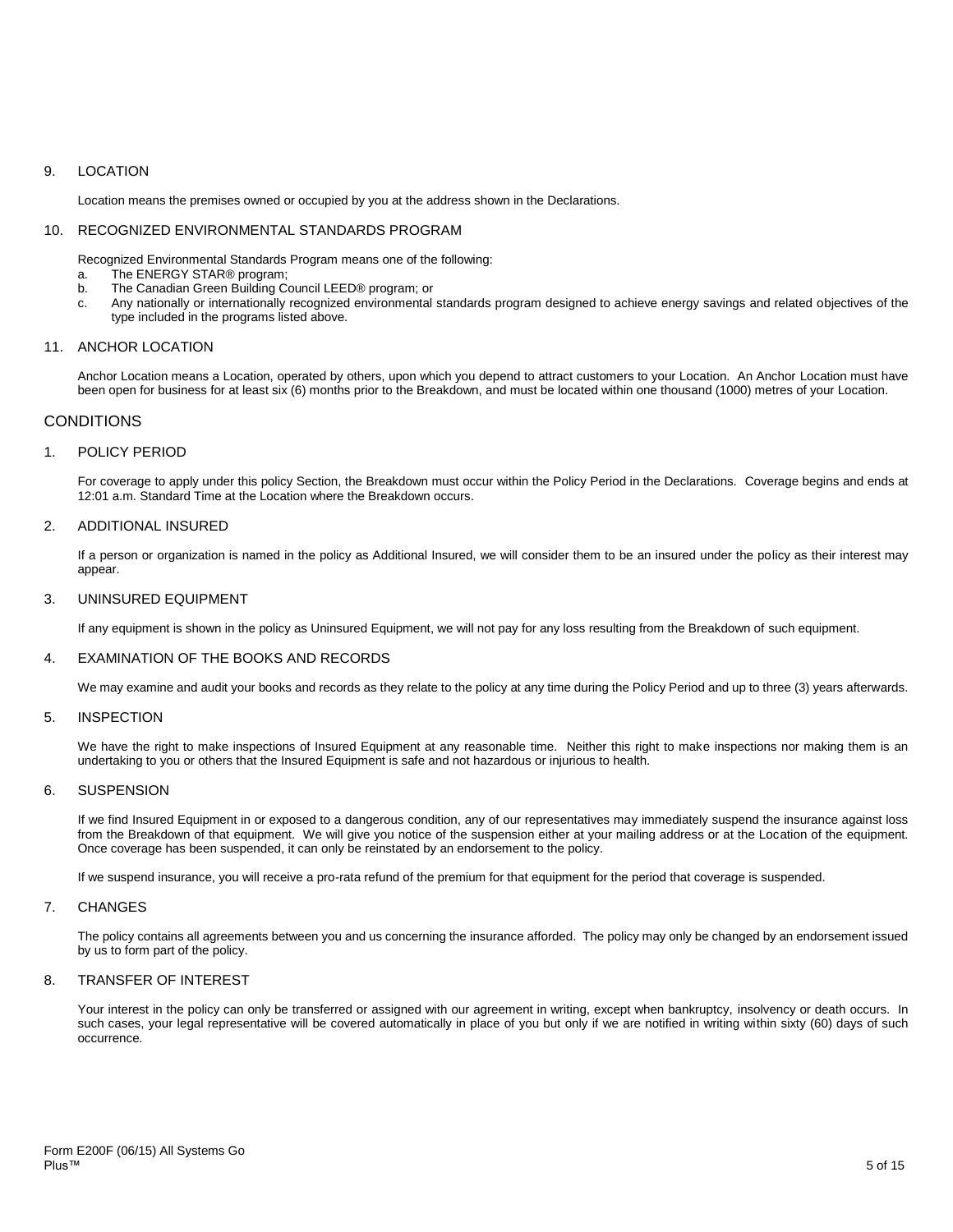## 9. MORTGAGEE INTEREST

If the Mortgagee is named in the policy for any covered Location, any loss to your property at that Location will be paid jointly to you and the Mortgagee as interests may appear.

While we have the right to cancel the policy, if a Mortgagee is named, we will also mail a copy of the notice of cancellation to the Mortgagee at the address shown for them in the policy. We will protect the Mortgagee's interest for fifteen (15) days after the date we mail the copy. If you want to cancel the policy, we will send details of your request to the Mortgagee and continue their protection for fifteen (15) days in the same way.

Suspension of coverage as described in the Suspension Condition, will suspend all coverage, including the Mortgagee's interest. However, we will provide them with a copy of the written notice at the address shown for them in the policy.

## 10. CANCELLATION

The policy may be cancelled at any time by you or by us. You may cancel by notifying us in writing of the date thereafter you want your coverage to end. We will refund to you 75% of the unearned premium.

We may cancel by mailing to you or personally delivering to you written notice stating the date of cancellation of the policy. We will notify you at least: a. fifteen (15) days before coverage ends if we cancel for non-payment of premium; or

b. thirty (30) days before coverage ends if we cancel for any other reason.

If we cancel by mail, we will use registered mail and the notice period will begin on the day after it arrives at the post office from which it is delivered to you. If we cancel, we will refund to you the pro-rata unearned premium.

## 11. NOTICE OF LOSS

When a Breakdown occurs which may result in loss under the policy, you or your representative must notify us immediately and provide written confirmation as soon as possible.

## 12. DUTIES IN THE EVENT OF LOSS OR DAMAGE

In the event of loss or damage following a Breakdown of Insured Equipment:

- a. you must take the measures necessary to salvage or protect Insured Property from further damage. You must however allow us reasonable time and opportunity to examine the damaged property before physical evidence of the Breakdown is removed;
- b. you must reduce your loss, if possible, by:
	- i) resuming business, either partially or completely;
	- ii) using merchandise or other property available to you;
	- iii) using the property or services of others;
- c. you must assist us in investigating and adjusting the claim, including making property and records available for us to see, and permitting us to question you and your employees about any matter relating to the insurance or the claim; and
- d. you must send us a signed statement of loss containing the information we require to settle the claim.

## 13. BASIS OF SETTLEMENT

#### a. PROPERTY DAMAGE

Under Coverage Agreement 1.a., we will pay for Insured Property which is damaged as follows:

- i) on business records, including Media and Data the cost of blank material plus the cost of transcription from duplicates or from originals;<br>ii) on any heat exchanger that forms part of forced air heating equipment that i on any heat exchanger that forms part of forced air heating equipment that is five (5) years old or more from the date of purchase new, its
- Actual Cash Value; iii) on all other Insured Property, the lesser of the cost at the time of the Breakdown
	- 1) to repair, or<br>2) to replace w
	- to replace with similar property of like kind, capacity, size, quality and function.

We will not pay for:

- 1. cost of repairing any part or parts of a piece of equipment which is greater than the cost of repairing or replacing the entire piece of equipment;
- 2. more than the cost for you to replace the property with other property of like kind, capacity, size, quality and function, except as described in Condition 13.b. Environmental and Efficiency Improvements;
- 3. more than the cost for you to replace the damaged property at the same or adjacent site; nor<br>4. loss or damage to property which is useless or obsolete to you.
- loss or damage to property which is useless or obsolete to you.

If you do not repair or replace the damage property within twenty four (24) months after the date of the Breakdown then we will only pay for the Actual Cash Value of the damaged property. Actual Cash Value is the cost or replacing the damaged property with property of similar kind, capacity, quality and function less depreciation however caused. We will consider such items as the age, condition and normal life expectancy of the property in determining depreciation.

b. ENVIRONMENTAL AND EFFICIENCY IMPROVEMENTS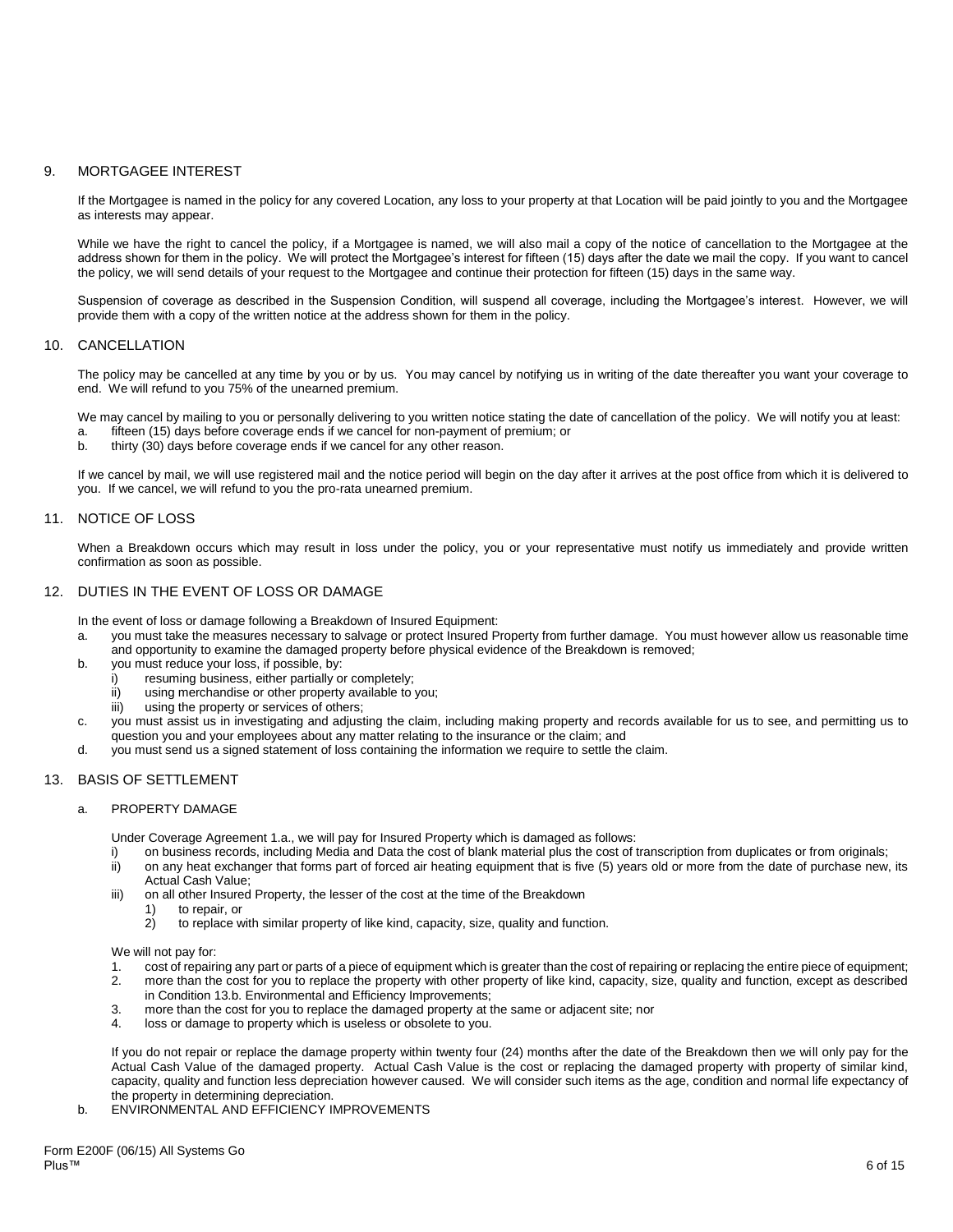Under Coverage Agreement 1.a., if Insured Equipment requires replacement due to a Breakdown, we will pay your additional cost to replace with equipment that is better for the environment, or more efficient than the equipment being replaced. However, we will not pay more than 150% of what the cost would have been to replace with like kind, capacity, size, quality and function.

This provision does not apply to any property valued or insured on an Actual Cash Value basis.

#### c. SPOILAGE

Under Coverage Agreement 1.b., we will pay the amount you spend to replace perishable Insured Property which spoils solely as a result of the Breakdown of Insured Equipment. If the Insured Property is not replaced, we will only pay for the Actual Cash Value of the property.

#### d. BUSINESS INTERRUPTION/EXTRA EXPENSE

- Under Coverage Agreement 1.c., we will pay until the earlier of:
- i) the date the revenue and operations of the business return to normal, or
- ii) twelve (12) months from the date of the Breakdown.

#### 14. DEDUCTIBLE

From the total amount of loss, damage and expense for which we are liable following any One Breakdown of Insured Equipment, we will subtract the Deductible shown in the Declarations.

If more than one Deductible is shown in the Declarations and is applicable to loss from any One Breakdown, only one Deductible shall be applied and that shall be the largest of the applicable Deductibles.

## 15. PAYING LOSSES

We will make payment to you or as you direct us in writing except that:

- a. if there is a Mortgagee or Additional Insured shown in the policy, we will make payment jointly to them as well as you, and
- b. if there is a Loss Payee shown in the policy, we will make payment to the person or organization shown as Loss Payee together with any Mortgagee or Additional Insured.

## 16. RECOVERY FROM OTHERS

When we make payment, the rights you may have to recover all or part of your loss from someone else are transferred to us to the extent of our payment. You must give us any legal documents and other assistance we may require to pursue such rights. You must not do anything to waive or prejudice these rights of recovery.

## 17. OTHER INSURANCE

If you have other insurance which would apply to a loss covered by this policy if this policy did not exist, this insurance shall apply only as excess insurance over the other insurance provided, however

- a. in the event the other insurance contains a similar other insurance clause, this policy produces its effects in proportion to all the insurance in force up to the amount of the loss. For this sole purpose of determining our contribution to a loss under this sub-paragraph, the amount of insurance under this policy is deemed to be the total value of the property insured at the Location as the last reported to and on file with us;
- b. in the event that the other insurance is of a class other than boiler and machinery insurance, we shall be liable for and only for the proportion of the loss set out in sub-paragraph a. above.

## 18. ACTION AGAINST US

You cannot bring action against us in connection with this policy unless you have first complied with all of its terms and conditions or unless commenced within fourteen (14) months from the date of the Breakdown. If this limitation of time is shorter than the prescribed applicable statute, it is agreed such statutory limitation of time shall apply.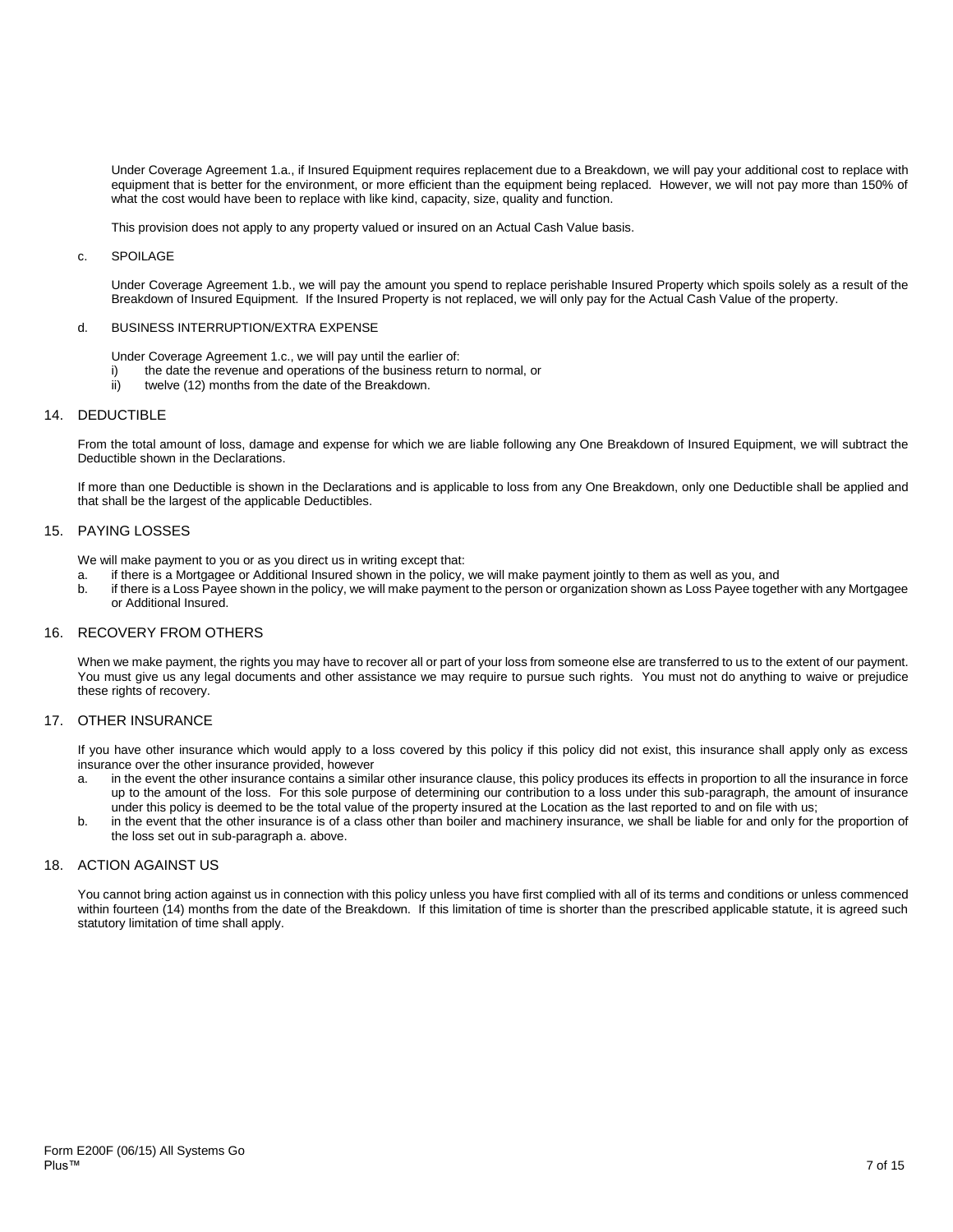## 19. LIBERALIZATION

If we adopt any revision that would broaden the coverage under this policy without any additional premium within forty-five (45) days prior to or during the policy period, the broadened coverage will apply immediately to this policy.

## 20. LIMIT OF LIABILITY

The most we will pay under Coverage Agreement 1 for any One Breakdown is the Limit of Insurance shown in the Declarations for this Coverage.

The Limits of Insurance shown for Coverage Agreement 2, Other Coverages and Limits, will not increase the Limit of Insurance shown on the Declarations for Coverage Agreement 1.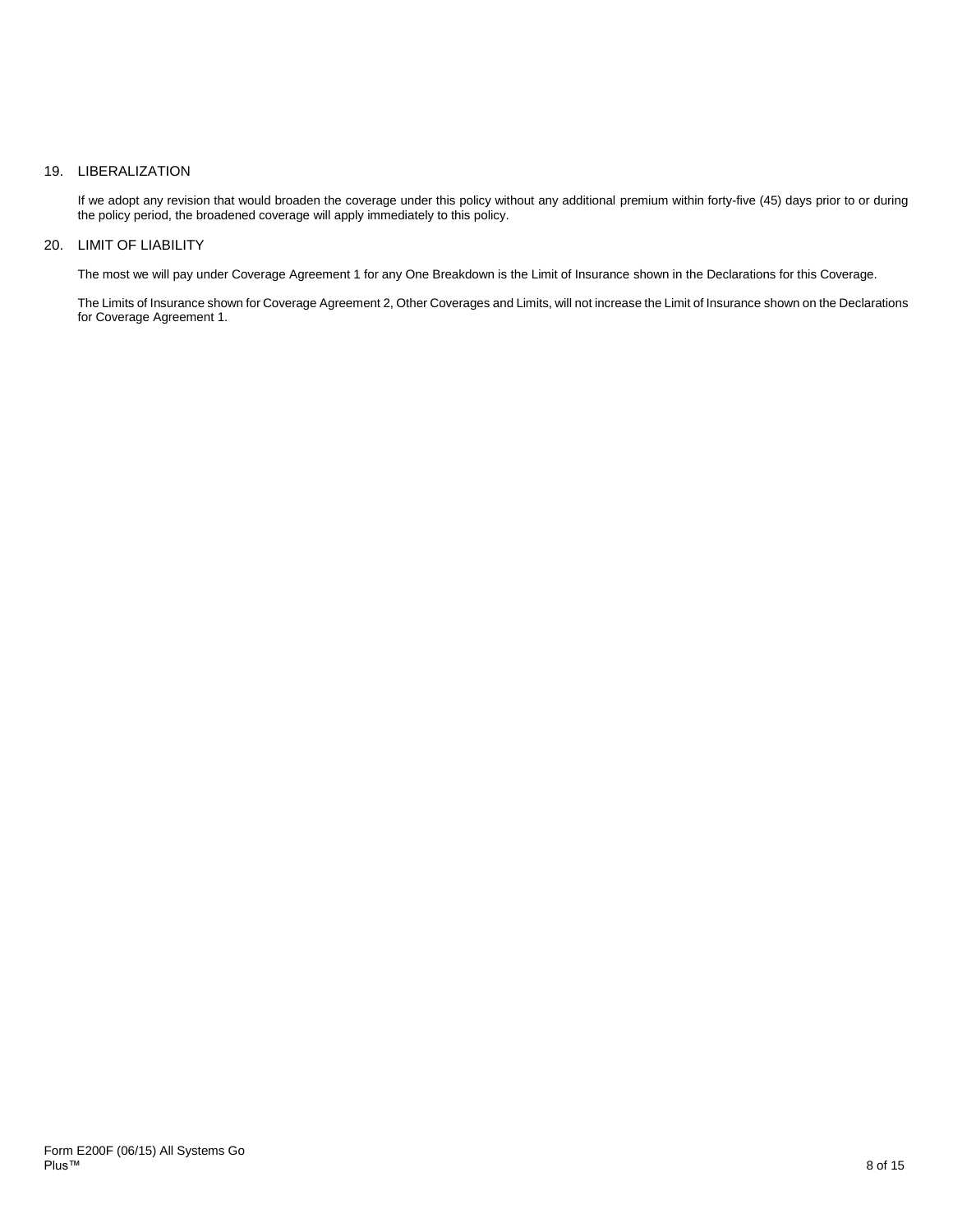# SECTION II – DATA COMPROMISE COVERAGE

If limits are shown under Section II – Data Compromise Coverage in the Declarations, the following coverage will apply.

The coverage, limits, deductibles and service provided under this section are separate from Section I – Equipment Breakdown Coverage. The Conditions, except for Conditions 1, 3, 5, 6, 9, 13, 14 and 15 from Section I – Equipment Breakdown Coverage also applies to this Section, provided, however, that for the purposes of this Section only, wherever the term Breakdown or Breakdown of Insured Equipment is used, the term Personal Data Compromise shall be substituted.

## COVERAGE AGREEMENTS

#### 1. DATA COMPROMISE AGREEMENT

Any coverage under this Section Applies only if all of the following conditions are met:

- a. there has been a Personal Data Compromise;
- b. such Personal Data Compromise is first discovered by you during the policy period for which this Data Compromise Coverage is applicable; and
- c. such Personal Data Compromise is reported to us within a reasonable period of time after it is first discovered by you.

#### 2. COVERAGES AND LIMITS

#### a. RESPONSE EXPENSES COVERAGE

If all three conditions listed above in 1. Data Compromise Agreement have been met, then we will provide coverage for the following expenses directly arising from the Personal Data Compromise:

i) Legal Review

We will pay your necessary and reasonable expense for outside professional legal counsel review of the Personal Data Compromise and how you should best respond to it.

- ii) Forensic Information Technology (IT) Review We will pay your necessary and reasonable expense for outside professional information technology review if needed to determine, within the constraints of what is possible and reasonable, the nature and extent of the Personal Data Compromise and the number of identities of the Affected Individuals.
- iii) Regulatory Notifications
	- We will pay your necessary and reasonable expenses to provide notification of the Personal Data Compromise to the Office of the Privacy Commissioner of Canada and any other regulatory authority as required.
- iv) Notification to Affected Individuals
- We will pay your necessary and reasonable expenses to provide notification of the Personal Data Compromise to Affected Individuals. v) Services to Affected Individuals
	- We will pay your necessary and reasonable expenses to provide the following services to Affected Individuals:
		- 1) Information Materials
			- A packet of loss prevention and customer support information.
		- 2) Help Line

A toll-free telephone line for Affected Individuals with questions about the Personal Data Compromise or wanting to request the additional services of Fraud Alert and Identity Restoration Case Management, described below.

3) Fraud Alert

An alert placed on a credit file advising the creditor to validate the legitimacy of a credit application by contacting the Affected Individual. This service is initiated by the Affected Individual contacting the designated service provider who will provide assistance with placement alerts with all designated Canadian credit bureaus.

- 4) Identity Restoration Case Management As respects any Affected Individual who is, or appears to be, a victim of Identity Theft that may reasonably have arisen from the Personal Data Compromise, the services of an identity restoration professional who will assist that Affected Individual through the process of correcting credit and other records and, within the constraints of what is possible and reasonable, restoring control over his or her personal identity.
- vi) Public Relations Services

We will pay your necessary and reasonable expenses for a professional public relations firm review of and response to the potential impact of the Personal Data Compromise on your business relationships. This includes costs to implement public relations recommendations of such firm. This may include advertising and special promotions designed to retain your relationship with Affected Individuals; however, we will not pay for promotions:

- 1) Provided to any of your directors or employees; or<br>2) Costing more than \$25 per Affected Individual
- 2) Costing more than \$25 per Affected Individual.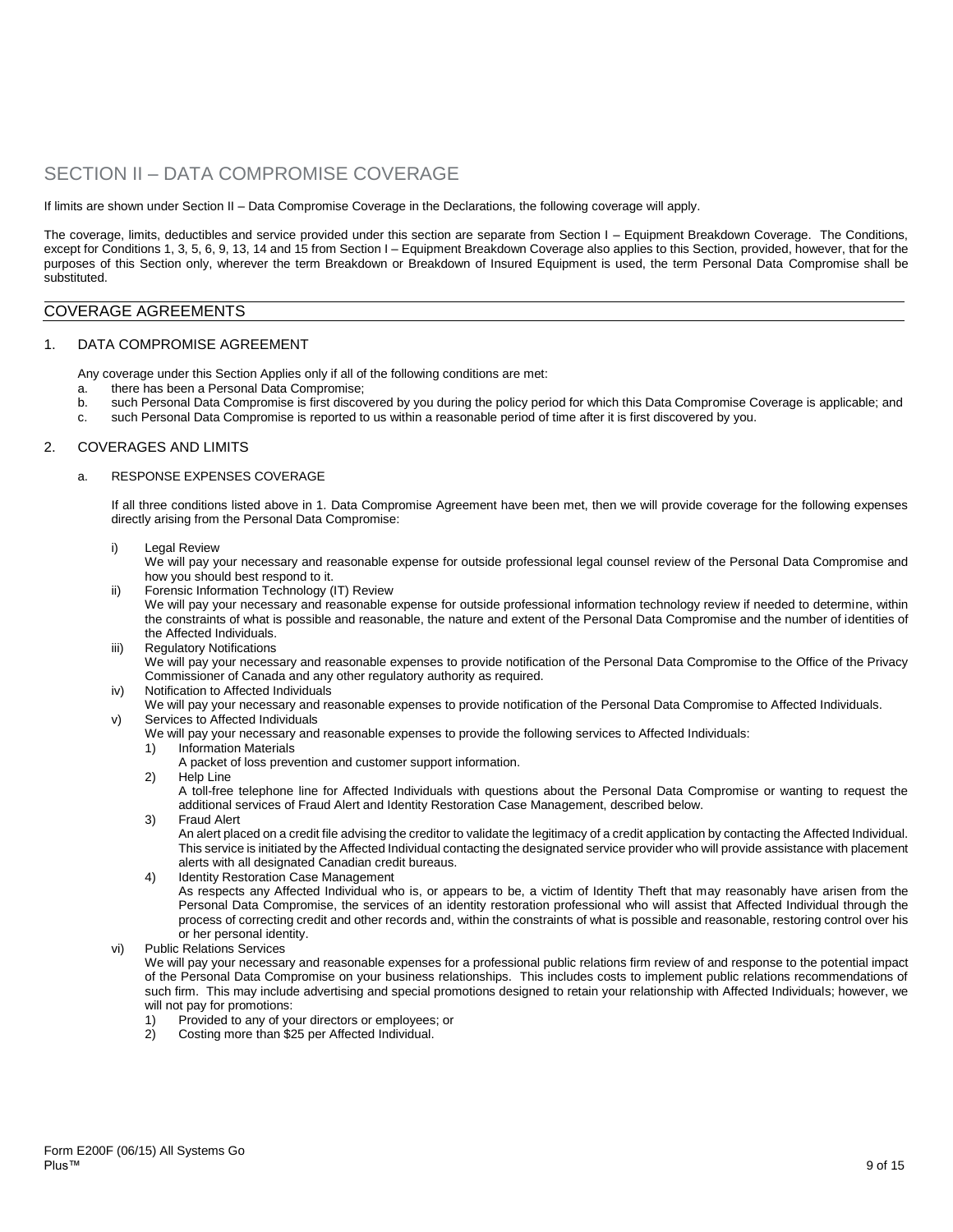## b. RESPONSE EXPENSES LIMIT

The most we will pay under 2.a. Response Expenses Coverage is the Response Expenses Limit shown in the Declarations. If a Personal Data Compromise is first discovered in one policy period but causes covered expenses in other policy periods, all covered expenses arising from such Personal Data Compromise will be subject to the Response Expenses Limit applicable to the policy period when the Personal Data Compromise was first discovered.

The Response Expenses Limit is an annual aggregate limit. This amount is the most we will pay for the total of all loss covered under paragraph 2.a. Response Expenses Coverage, arising out of all Personal Data Compromise events which are first discovered by you during the present annual policy period. This limit applies regardless of the number of Personal Data Compromise events occurring during that period.

The most we will pay under each of the coverages listed in 2.a. for loss arising from any one Personal Data Compromise is the amount shown for that coverage in the Declarations. This limit is part of, and not in addition to, the Response Expenses Limit.

Public Relations Services Coverage is also subject to a limit per Affected Individual as described in 2.a.vi) Public Relations Services. This limit is part of, and not in addition to, the Response Expenses Limit.

The most we will pay under Response Expenses coverage for loss arising from any Malware-Related Compromise is the sublimit shown for that coverage in the Declarations. This limit is part of, and not in addition to, the Response Expenses Limit.

Coverage for Services to Affected Individuals is limited to the expenses to provide such services for a period of up to twelve (12) months from the date of the notification to the Affected Individuals. Except that coverage for Identity Restoration Case Management services initiated within such twelve (12) months period will continue for a period of up to twelve (12) months from the date such Identity Restoration Case Management services are initiated.

#### c. RESPONSE EXPENSES DEDUCTIBLE

Response Expenses Coverage is subject to the Response Expenses Deductible shown in the Declarations. You will be responsible for such Deductible amount as respects each Personal Data Compromise covered under this Section.

# **EXCLUSIONS**

The following additional exclusions apply to this Section.

We will not pay for costs arising from any of the following:

- 1. your intentional or wilful complicity in a Personal Data Compromise;
- 2. any criminal, fraudulent or dishonest act, error or omission, or any intentional or knowing violation of the law by you;
- 3. any Personal Data Compromise occurring prior to the first inception of this Coverage. However, if you had coverage under another policy that is substantially similar to this Coverage so that your coverage as provided under this Coverage has been continuously in force with no interruption of coverage, then this exclusion will not apply to any Personal Data Compromise occurring after the first inception of such coverage under the other policy;
- 4. except as specifically provided under Coverage Agreement 2.a.i) 2. Forensic Information Technology (IT) Services, costs to research any deficiency or the costs to correct any deficiency. This includes, but is not limited to, any deficiency in your systems, procedures or physical security that may have contributed to a Personal Data Compromise;
- 5. any fines or penalties. This includes, but is not limited to, fees or surcharges from affected financial institutions;
- 6. any criminal investigations or proceedings;
- 7. any threat, extortion or blackmail. This includes, but is not limited to, ransom payments and private security assistance;
- 8. your reckless disregard for the security of Personally Identifying Information in your care, custody or control; and
- 9. any third party liability or defence costs.

#### ADDITONAL CONDITIONS

The following additional conditions apply to coverage under this Section: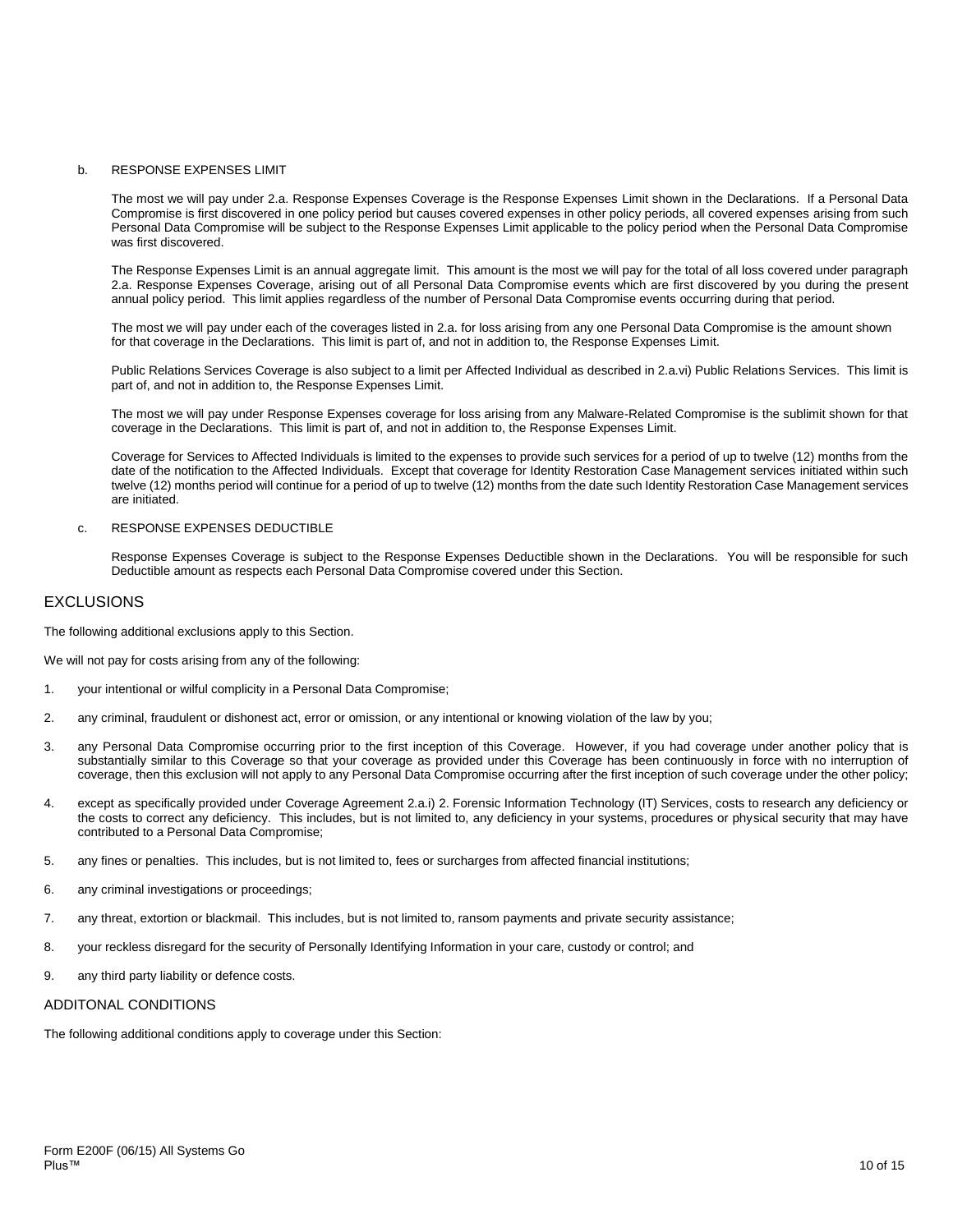# 1. DUE DILIGENCE

You agree to use due diligence to prevent and mitigate costs covered under this Section. This includes, but is not limited to, complying with reasonable and industry-accepted protocols for:

- a. providing and maintaining appropriate physical security for your premises, computer systems and hard copy files;
- b. providing and maintaining appropriate computer and Internet security;
- c. maintaining and updating at appropriate intervals backups for computer data;
- protecting transactions, such as processing credit card, debit card and cheque payments: and
- e. appropriate disposal of files containing Personally Identifying Information including shredding hard copy files and destroying physical media used to store electronic data.

## 2. LEGAL ADVICE

We are not your legal advisor. Our determination of what is or is not covered under this Section does not represent advice or counsel from us about what you should or should not do.

## 3. PRE-NOTIFICATION CONSULTATION

You agree to consult with us prior to the issuance of notification of Affected Individuals. We assume no responsibility under this Section for any services promised to Affected Individuals without our prior agreement. If possible, this Pre-Notification Consultation will also include the designated service provider(s) as agreed to under Additional Condition 4. Service Providers.

You must provide the following at our Pre-Notification Consultation with you:

- a. the exact list of Affected Individuals to be notified, including contact information;
- information about the Personal Data Compromise that may appropriately be communicated with Affected Individuals; and
- c. the scope of services that you desire for the Affected Individuals. For example, coverage may be structured to provide fewer services in order to make these services available to more Affected Individuals without exceeding the available Response Expense Limit.

## 4. SERVICE PROVIDERS

- a. We will only pay under this Section for services that are provided by service providers approved by us. You must obtain our prior approval for any service provider whose expenses you want covered under this Section. We will not unreasonably withhold such approval.
- b. Prior to the Pre-Notification Consultation described in Additional Condition 3. Pre-Notification Consultation above, you must come to agreement with us regarding the service provider(s) to be used for the notification to Affected Individuals and services to Affected Individuals as described in Coverage Agreement 2.a.ii) Notification to Affected Individuals and 2.a.iii) Service to Affected Individuals. We will suggest a service provider. If you prefer to use an alternate service provider, our coverage is subject to the following limitations:
	- i) such alternate service provider must be approved by us;
	- ii) such alternate service provider must provide services that are reasonably equivalent or superior in both kind and quality to the services that would have been provided by the service provider we had suggested; and
	- iii) our payment for services provided by an alternate service provider will not exceed the amount that we would have paid using the service provider we had suggested.

## 5. SERVICES

The following conditions apply as respects any services provided to you or Affected Individual by us, our designees, or any service firm paid for in whole or in part under this Section:

- a. The effectiveness of such services depends on your co-operation and assistance;
- b. Service in the United States of America will be different from service in Canada in accordance with local conditions;
- c. You will have a direct relationship with the professional service firms paid for in whole or in part under this coverage. These firms will work for you; and
- d. We do not warrant that any service will:
	- i) end or eliminate all problems associated with the covered events; or
	- ii) be available or applicable to all individuals. For example, Affected Individuals who are minors or foreign nationals may not have credit records that can be provided or monitored.

### 6. COVERAGE TERRITORY

The Identity Theft must occur within the following coverage territory:<br>a. Canada: and

- Canada; and
- b. The United States of America (including its territories and possessions).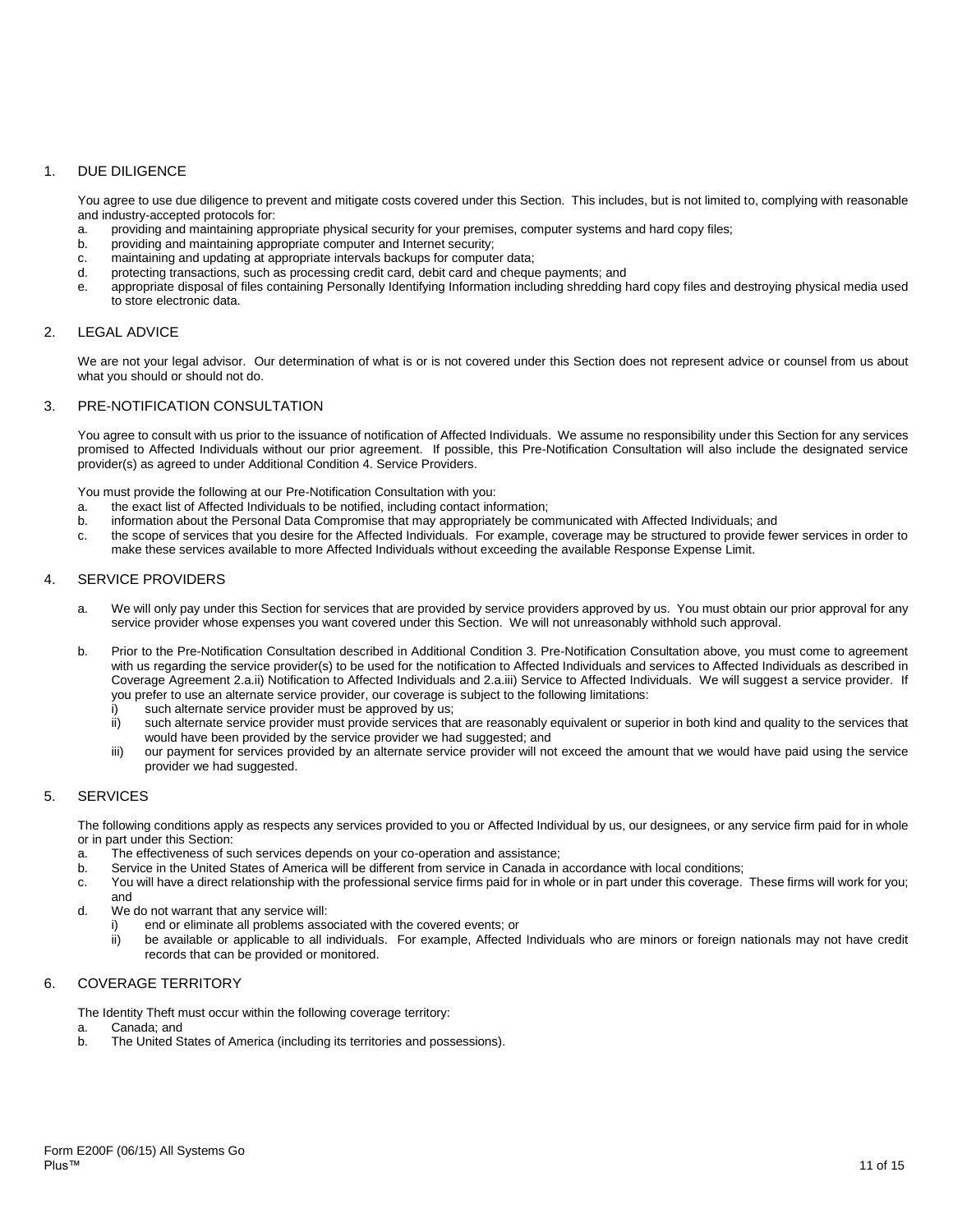# DEFINITIONS

The following Definitions will apply to this Section:

## 1. AFFECTED INDIVIDUAL

Affected Individual means any person who is your current, former or prospective customer, client, member, owner, director or employee and whose Personally Identifying Information is lost, stolen, accidentally released or accidentally published by a Personal Data Compromise covered under this Section.

This definition is subject to the following provisions:<br>a Affected Individual does not include any busing

- Affected Individual does not include any business or organization. Only an individual person may be an Affected Individual.
- b. An Affected Individual must have a direct relationship with your interests as an insured under this policy. The following are examples of individuals who would not meet this requirement:
	- i) If you aggregate or sell information about individuals as part of your business, the individuals about whom you keep such information do not qualify as Affected Individuals. However, specific individuals may qualify as Affected Individuals for another reason, such as being an employee of yours;
	- ii) If you store, process, transmit or transport records, the individuals whose Personally Identifying Information you are storing, processing, transmitting or transporting for another entity do not qualify as Affected Individuals. However, specific individuals may qualify as Affected Individuals for another reason, such as being an employee of yours; or
	- iii) You may have operations, interests or properties that are not insured under this policy. Individuals who have a relationship with you through such other operations, interests or properties do not qualify as Affected Individuals. However, specific individuals may qualify as Affected Individuals for another reason, such as being an employee of the operation insured under this policy;
- c. An Affected Individual may reside anywhere in the world.

## 2. IDENTITY THEFT

Identity Theft means the fraudulent use of Personally Identifying Information. This includes fraudulently using such information to establish credit accounts, secure loans, enter into contracts or commit crimes. Identity Theft does not include the fraudulent use of a business name, d/b/a or any other method of identifying a business activity.

## 3. PERSONAL DATA COMPROMISE

Personal Data Compromise means the loss, theft, accidental release or accidental publication of Personally Identifying Information as respects one or more Affected Individuals, if such loss, theft, accidental release or accidental publication has or could reasonably result in the fraudulent use of such information. This definition is subject to the following provisions:

- a. At the time of the loss, theft, accidental release or accidental publication, the Personally Identifying Information need not be at the insured premises but must be in your direct care, custody or control of:
	- i) You; or
	- ii) A professional entity with which you have a direct relationship and to which you (or an Affected Individual at your direction) have turned over (directly or via a professional transmission or transportation provider) such information for storage, processing, transmission or transportation of such information.
- b. Personal Data Compromise includes disposal or abandonment of Personally Identifying Information without appropriate safeguards such as shredding or destruction, subject to the following provisions:
	- i) Your failure to use appropriate safeguards must be accidental and not reckless or deliberate; and
	- ii) Such disposal or abandonment must take place during the time period for which this coverage is effective;
- d. Personal Data Compromise includes situations where there is a reasonable cause to suspect that such Personally Identifying Information has been lost, stolen, accidentally released or accidentally published, even if there is no firm proof; and
- e. All incidents of Personal Data Compromise that are discovered at the same time or arise from the same cause will be considered one Personal Data Compromise.

## 4. PERSONALLY IDENTIFYING INFORMATION

Personally Identifying Information means information that could be used to commit fraud or other illegal activity involving the credit or identity of an Affected Individual. This includes, but is not limited to, Social Insurance Numbers or account numbers correlated with names and addresses. Personally Identifying Information does not mean or include information that is otherwise available to the public, such as names and addresses with no correlated Social Insurance Numbers or account numbers.

## 5. MALWARE-RELATED COMPROMISE

Malware-Related Compromise means a Personal Data Compromise that is caused, enabled or abetted by a virus or other malicious code that, at the time of the Personal Data Compromise, is named and recognized by the CERT® Coordination Center, McAfee®, Secunia, Symantec or other comparable third party monitors of malicious code activity.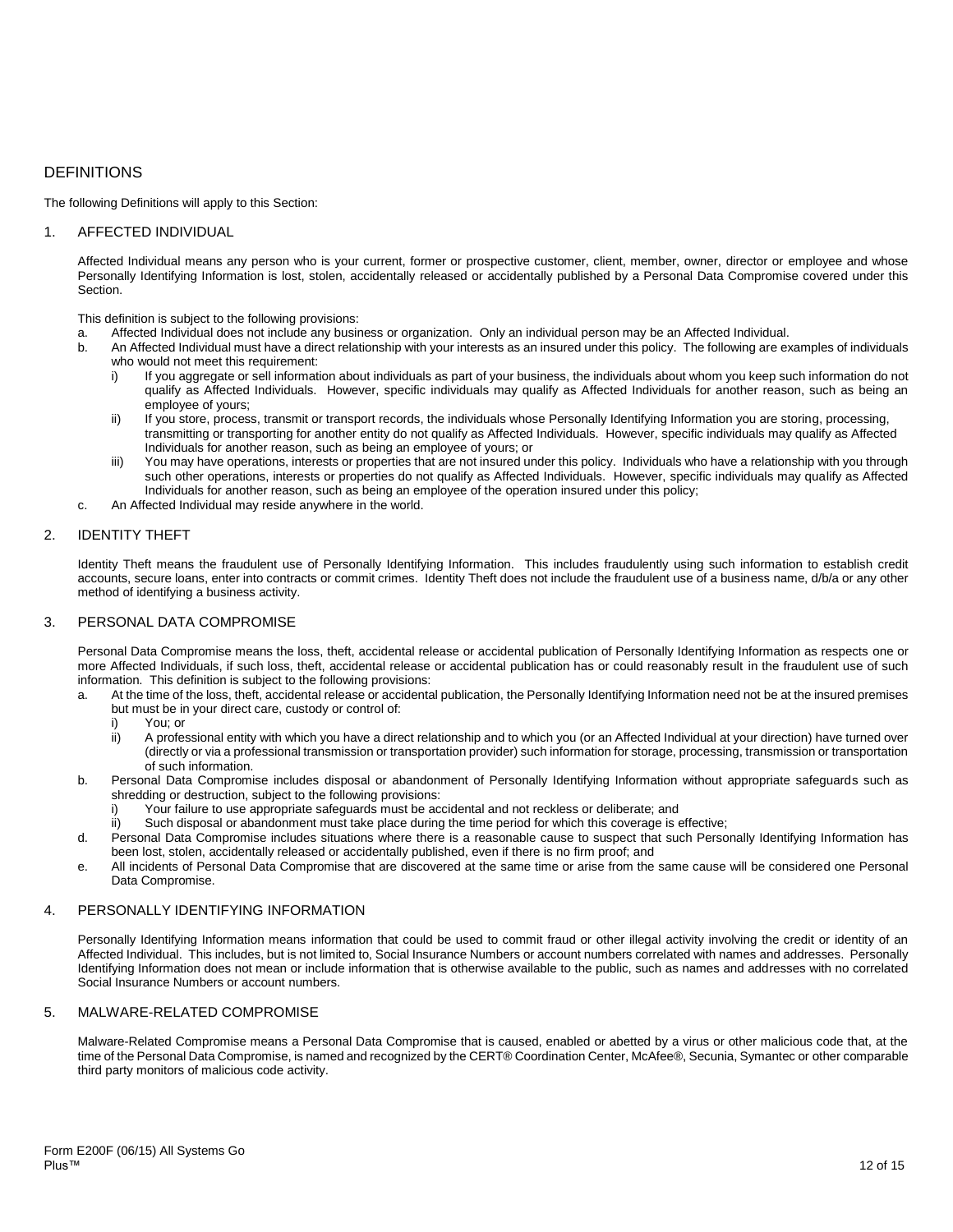# SECTION III – IDENTITY RECOVERY COVERAGE

If limits are shown under Section III – Identity Recovery Coverage in the Declarations, the following coverage will apply.

The coverage, limits, deductibles and service provided under this section are separate from your Equipment Breakdown Coverage. The Conditions, except for Conditions 1, 3, 5, 6, 9, 13, 14 and 15, from your Equipment Breakdown Coverage also applies to this Section, provided, however, that from the purposes of this Section only, wherever the term Breakdown or Breakdown of Insured Equipment is used, the term Identity Theft shall be substituted.

## COVERAGE AGREEMENTS

#### 1. IDENTITY RECOVERY AGREEMENT

Coverage under this Section applies only if all the following conditions are met:

- a. There has been an Identity Theft involving the personal identity of an Identity Recovery Insured under this policy;
- b. Such Identity Theft is first discovered by the Identity Recovery Insured during the policy period for which this Identity Recovery Coverage is applicable; and
- c. Such Identity Theft is reported to us within a reasonable period of time after it is first discovered by the Identity Recovery Insured.

#### 2. COVERAGES AND LIMITS

If all three of the conditions listed above in 1. Identity Recovery Agreement have been met, then we will provide the following to the Identity Recovery Insured.

#### a. CASE MANAGEMENT SERVICE

We will provide the services of an Identity Recovery Case Manager as needed to respond to the Identity Theft.

i) Limit

Case Management Service is available as needed for any one Identity Theft for up to twelve (12) months from the inception of the service. Expenses we incur to provide Case Management Service do not reduce the available Expense Reimbursement Coverage Limit.

ii) Deductible Case Management Service is not subject to a deductible.

#### b. EXPENSE REIMBURSEMENT COVERAGE

We will pay for reimbursement of necessary and reasonable Identity Recovery Expenses incurred as a direct result of the Identity Theft.

i) Limit

Expense Reimbursement Coverage is subject to the Expense Reimbursement Coverage Limit shown in the Declarations. The Expense Reimbursement Coverage Limit is an annual aggregate limit per Identity Recovery Insured. Regardless of the number of claims, this limit is the most we will pay for the total of all loss or expense arising out of all Identity Thefts to any one Identity Recovery Insured which are first discovered by the Identity Recovery Insured during the present annual policy period. If an Identity Theft is first discovered in one policy period and continues into other policy periods, all loss and expense arising from such Identity Theft will be subject to the Expense Reimbursement Coverage Limit applicable to the policy period when the Identity Theft was first discovered. Lost wages as provided under item e. and Supervision Expenses as provided under item f. of the definition of Identity Recovery Expenses are jointly subject to the Lost Wages and Supervision Expenses Limit shown in the Declarations. Miscellaneous unnamed costs as provided under item g. of the definition of Identity Recovery Expenses are subject to the Miscellaneous Unnamed Costs Limit shown in the Declarations.

All Identity Recovery Expenses are subject to the Expense Reimbursement Coverage Limit. Coverage for Identity Recovery Expenses is limited to costs and expenses incurred and wages lost within twelve (12) months after the first discovery of the Identity Theft by the Identity Recovery Insured.

ii) Deductible

Expense Reimbursement Coverage is subject to the Expense Reimbursement Coverage Deductible shown in the Declarations. Each Identity Recovery Insured will be responsible for only one Deductible under this Identity Recovery Coverage during any one policy period.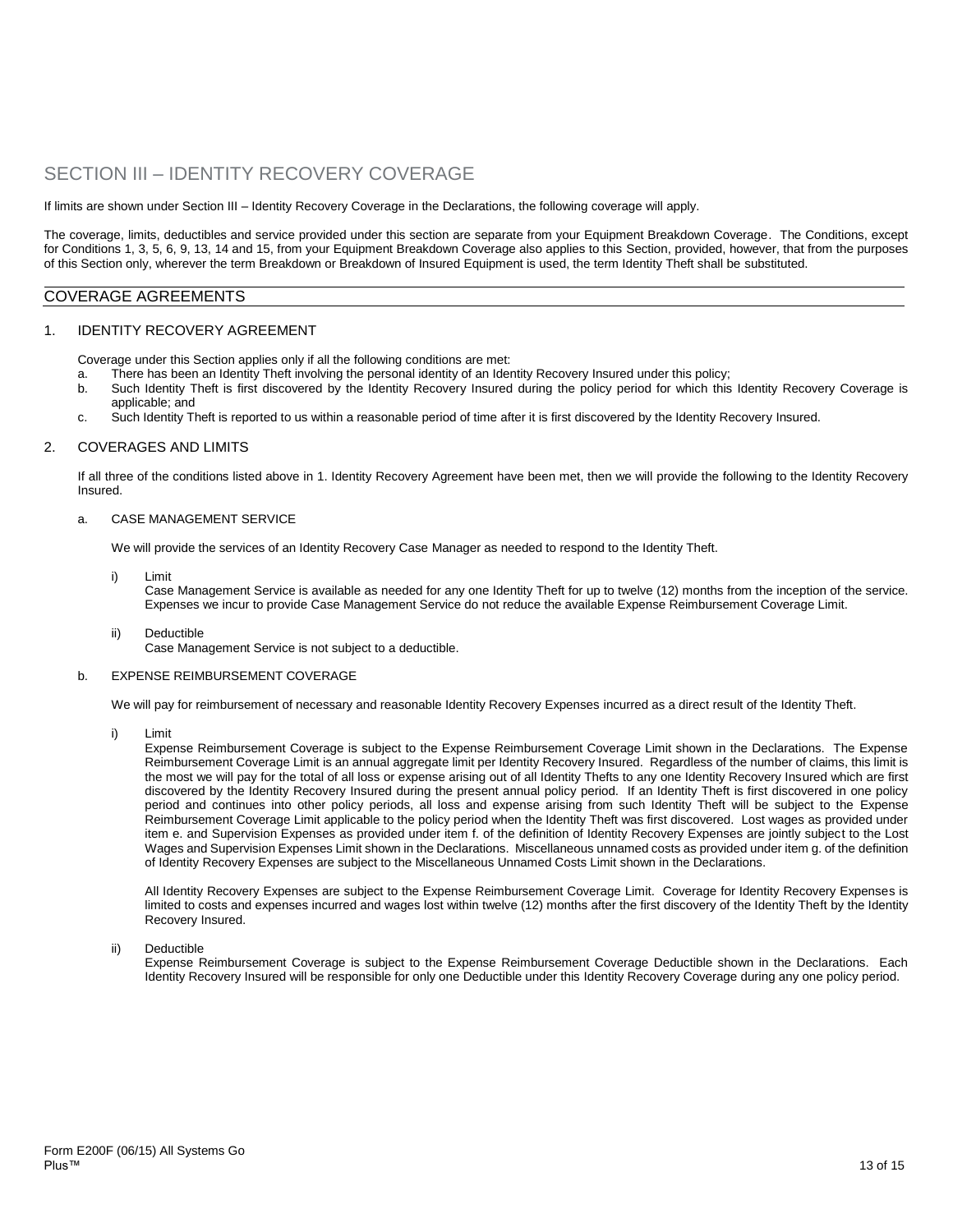# EXCLUSIONS

The following additional exclusions apply to this Section.

We will not cover loss or expense arising from:

- 1. the theft of a professional or business identity:
- 2. any fraudulent, dishonest or criminal act by an Identity Recovery Insured or any person aiding or abetting an Identity Recovery Insured, or by any authorized representative of an Identity Recovery Insured, whether acting alone or in collusion with others. However, this exclusion will not apply to the interests of an Identity Recovery Insured who has no knowledge of or involvement in such fraud, dishonesty or criminal act; or
- 3. an Identity Theft that is not reported in writing to the police.

### ADDITIONAL CONDITIONS

The following additional conditions apply to this Section:

#### 1. IDENTITY RECOVERY ASSISTANCE

For assistance, the Identity Recovery Insured should email the Identity Recovery Assistance email address shown in Section III of the Declarations.

Identity Recovery Assistance can provide the Identity Recovery Insured with:

- a. information and advice for how to respond to a possible Identity Theft; and
- instructions for how to submit a service request for Case Management Service and/or a claim form for Expense Reimbursement Coverage.

In some cases, we may provide Case Management Services at our expense to an Identity Recovery Insured prior to a determination that a covered Identity Theft has occurred. Our provision of such services is not an admission of liability under this policy. We reserve the right to deny further coverage or service if, after investigation, we determine that a covered Identity Theft has not occurred.

With respect to Expense Reimbursement Coverage, the Identity Recovery Insured must send to us receipts, bills or other records that support his or her claim for Identity Recovery Expenses within a reasonable period of time after our request.

## 2. SERVICES

The following conditions apply as respects any services provided by us or our designees to any Identity Recovery Insured under this Section:

- a. Our ability to provide helpful services in the event of an Identity Theft depends on the cooperation, permission and assistance of the Identity Recovery Insured;
- b. Service in the United States of America will be different from service in Canada in accordance with local conditions;
- c. We do not warrant that any service will:
	- i) End or eliminate all problems associated with an Identity Theft; or
	- ii) Prevent future Identity Theft; or
	- iii) Be available or applicable to all individuals. For example, Identity Recovery Insureds who are minors or foreign nationals may not have credit records that can be provided or monitored.

#### 3. COVERAGE TERRITORY

The Identity Theft must occur within the following coverage territory:

a. Canada; and b. The United States of America (including its territories and possessions).

## DEFINITIONS

The following Definitions apply to this Section:

# 1. IDENTITY RECOVERY CASE MANAGER

Identity Recovery Case Manager means one or more individuals assigned by us to assist an Identity Recovery Insured with communications we deem necessary for re-establishing the integrity of the personal identity of the Identity Recovery Insured. This includes, with the permission and cooperation of the Identity Recovery Insured, written and telephone communications with law enforcement authorities, governmental agencies, credit agencies and individual creditors and businesses.